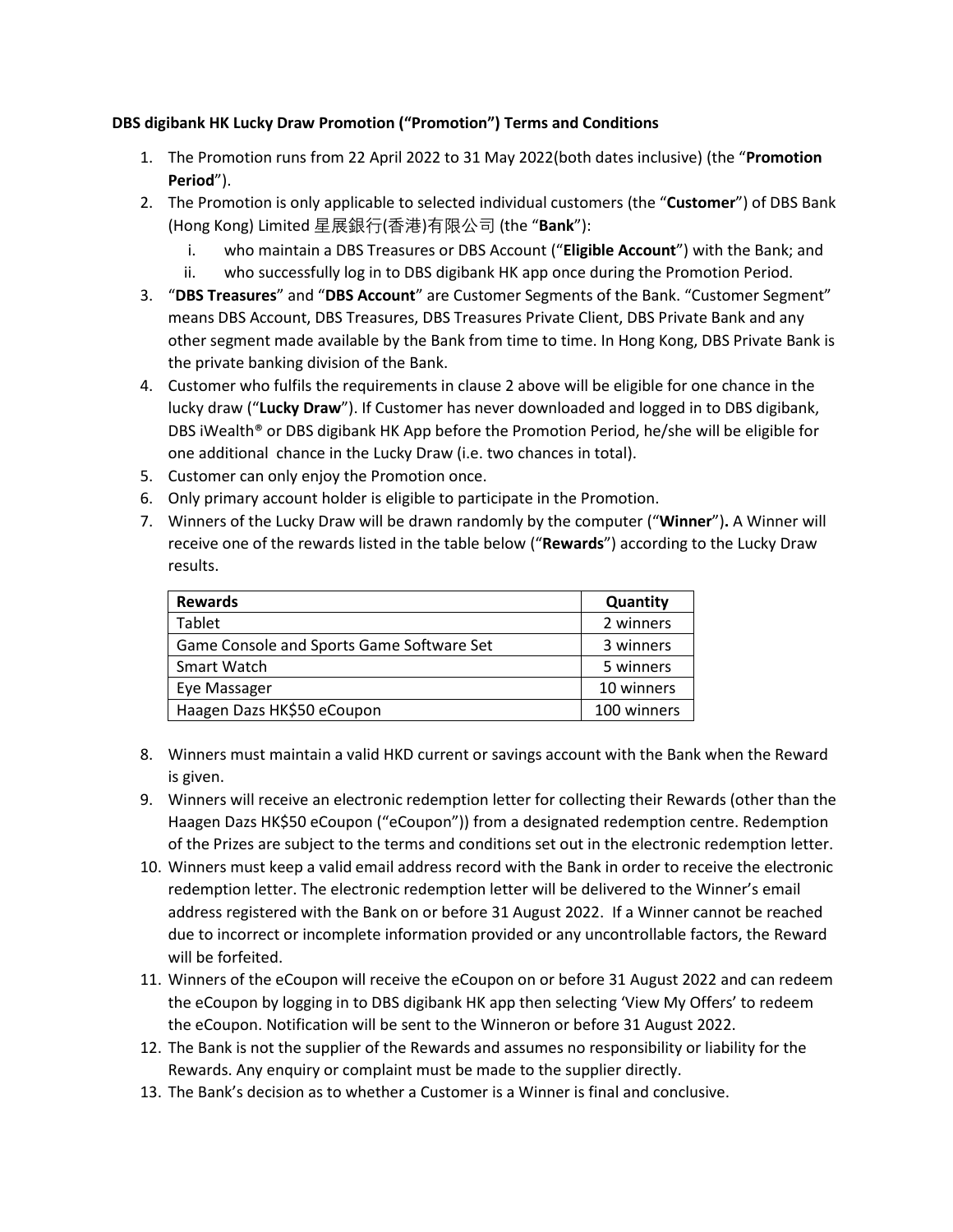- 14. All Rewards are non-exchangeable. The Bank can replace the Rewards with other rewards or gifts without prior notice. The Bank shall not be responsible for any expenses, inconvenience or costs incurred due to the delay, postponement or cancellation in any event.
- 15. The Bank reserves the right to replace any Winner(s) subsequently found by the Bank to be ineligible or otherwise not entitled to the Rewards.
- 16. Bank staff cannot participate in the Promotion.
- 17. Participation in the Promotion is subject to there being no abuse/non-compliance by the Customer, failing which the Bank will not credit the Reward(s) or where it has been credited, the Bank may debit the value of the Reward(s) from the account without notice and/or take such action to recover any outstanding amounts.
- 18. The Bank may change the terms and conditions, including any of the Rewards, and/or modify or terminate the Promotion without notice. The Bank's decision is final.
- 19. The English version shall prevail if there is any inconsistency between the English and Chinese versions.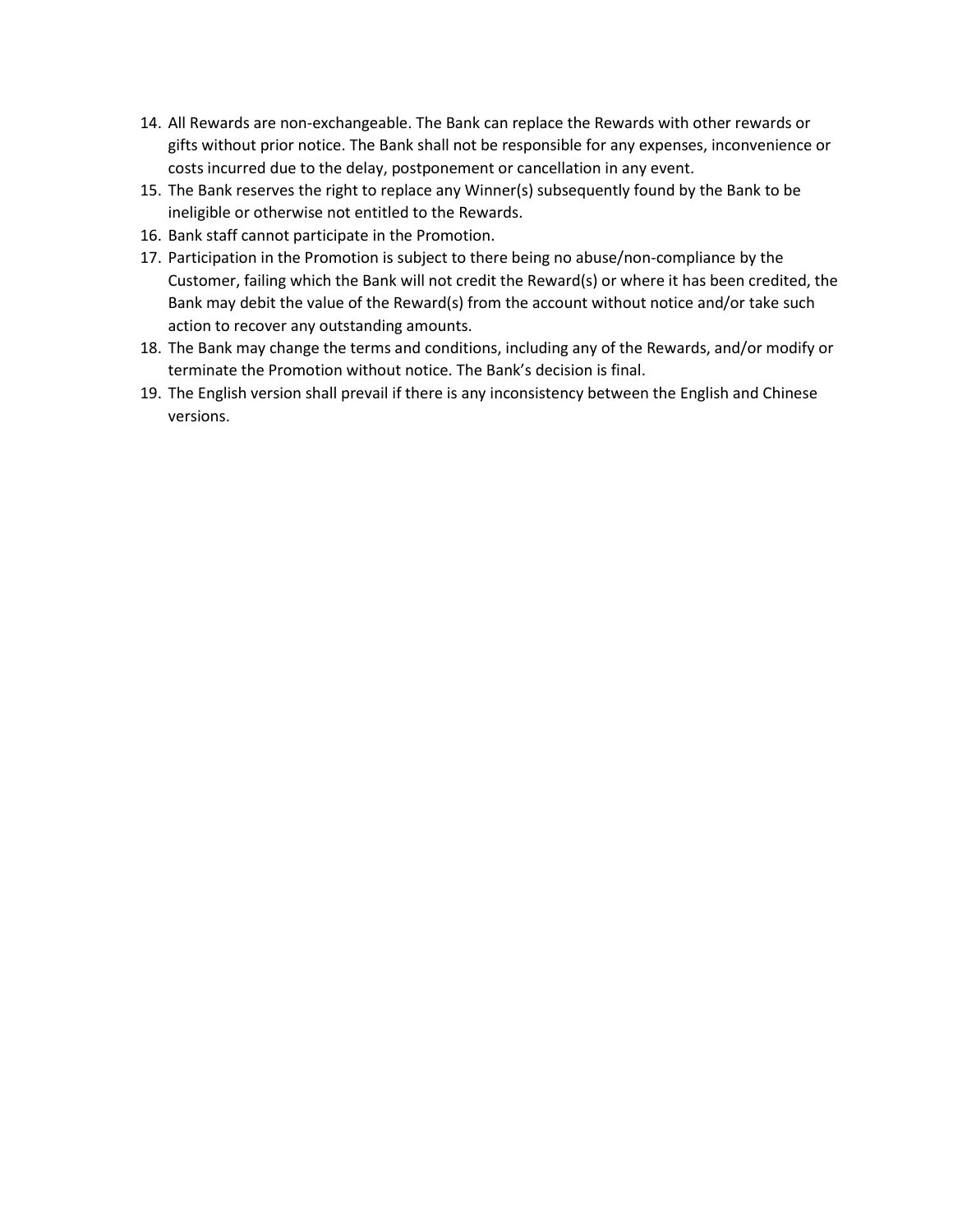## **DBS digibank HK 幸運大抽獎(「本推廣」) 條款及細則**

- 1. 本推廣由 2022 年 4 月 22 日起至 2022 年 5 月 31 日 (包括首尾兩天) **(「推廣期」)**。
- 2. 本推廣只適用於以下星展銀行(香港)有限公司 **(「本行」)**之特選個人客戶**(「客戶」)**:
	- i. 已持有星展豐盛理財戶口或 DBS Account **(「合資格戶口」)**;及
	- ii. 於推廣期登入 DBS digibank HK 流動應用程式一次;
- 3. 「星展豐盛理財」及「DBS Account」是本行的客戶層之一。「客戶層」指 DBS Account、星展豐盛理財、星展豐盛私人客戶、星展私人銀行及本行不時提供的任何其他 客戶層。在香港,星展私人銀行為本行的私人銀行部門。
- 4. 符合以上第二條條款之客戶於本推廣可獲得一次抽獎機會**(「抽獎」)** 。如客戶於推廣期 前從未下載及登入星展 digibank、DBS iWealth® 或 DBS digibank HK 流動應用程式, 則可獲得額外一次抽獎機會(共兩次抽獎機會)。
- 5. 每位客戶只可獲享本推廣的獎賞一次。
- 6. 只有第一戶口持有人合資格參與本推廣。
- 7. 抽獎之得獎者**(「得獎者」)**將由電腦隨機抽出。得獎者將根據抽獎結果獲得以下所列的其 中一份獎賞 **(「獎賞」)**。

| 獎賞                       | 得獎者   |
|--------------------------|-------|
| 平板電腦                     | 2名    |
| 遊戲主機連健身遊戲軟件套裝            | 3名    |
| 智能手錶                     | 5名    |
| 眼部按摩器                    | 10名   |
| Haagen Dazs HK\$50 電子現金券 | 100 名 |

- 8. 得獎者必須於本行發放獎賞時持有本行有效的港元往來或儲蓄戶口。
- 9. 得獎者將收到電子獎賞換領信(除 Haagen Dazs HK\$50 電子現金券外),並須親身前往指 定換領中心領取獎品。獎品換領受電子獎賞換領信中的條款及細則所約束。
- 10. 得獎者須於本行銀行戶口持有效個人電郵地址記錄以收取電子獎賞換領信。電子獎賞換 領信將於 2022 年 8 月 31 日或之前寄往得獎者於本行登記的電郵地址。如由於提供之信 息不正確或不完整或任何不可控制的因素而無法聯繫到中獎者,獎品將被取消。
- 11. 電子現金券之得獎者可於 2022 年 8 月 31 日或之前**(「回贈期」)**在 DBS digibank HK 應 用程式內獲取及兌換獎賞 (登入 DBS digibank HK 應用程式 > 更多 > 查閱我的優惠)。抽 獎獎賞之通知將於 2022 年 8 月 31 日或之前發送至得獎者。
- 12. 本行並非獎賞的供應商, 及對其任何事宜概不承擔任何法律或其他責任。如有任何查詢 或投訴,請直接與有關供應商聯絡。所有優惠不得兌換現金。
- 13. 客戶的得奬者資格均以本行的決定為準及最終定論。
- 14. 所有獎賞不得兌換現金。本行可在未通知的情況下以其他獎品或禮物取代獎賞。在任何 情況下,因延誤、延期或取消而產生的任何費用、不便或成本,本行概不負責。
- 15. 如得獎者不符合條件或無權獲得獎賞,本行保留重選得獎者之權利。